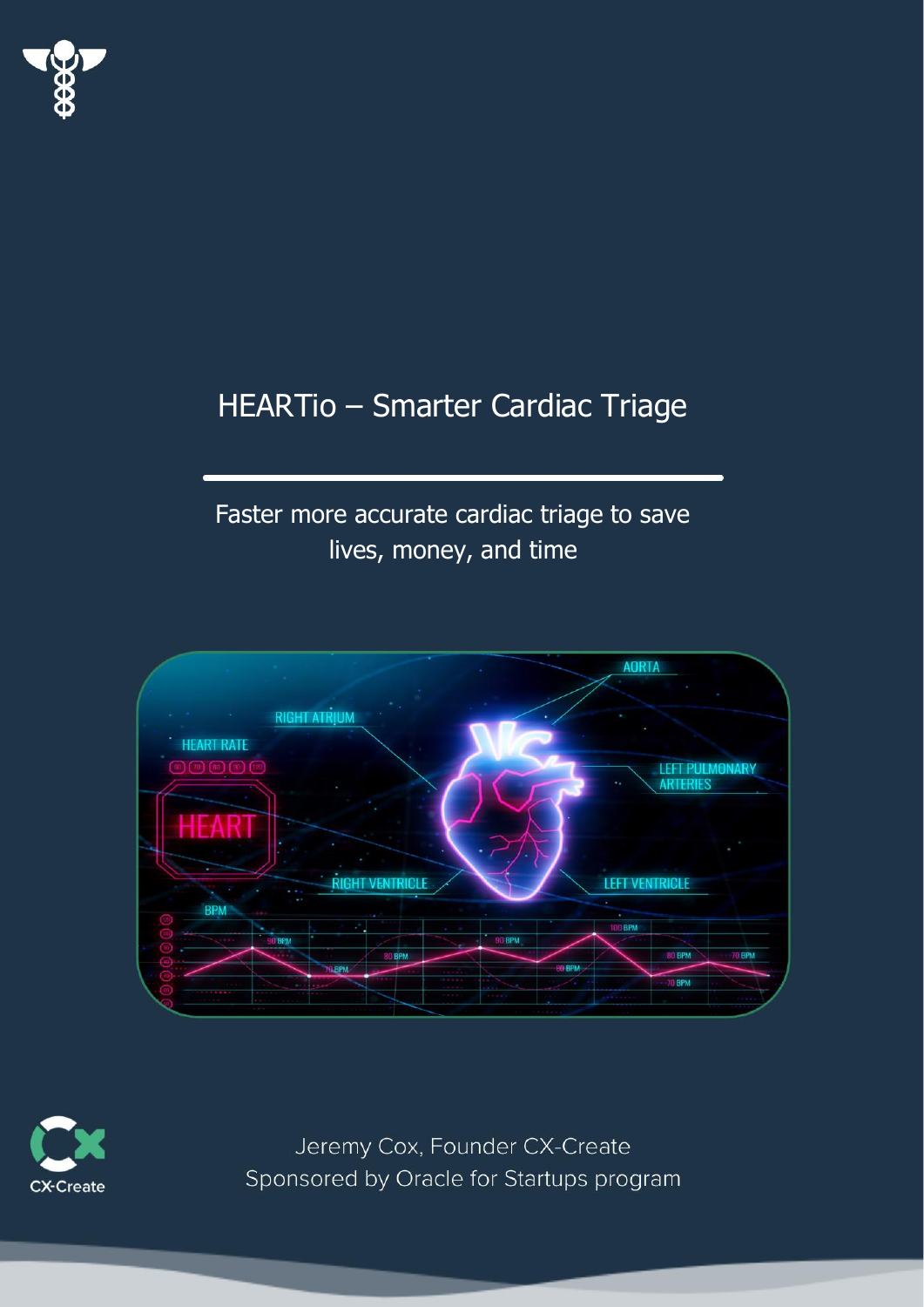# Table of Contents

| HEARTio's ECGio platform accelerates accurate diagnosis of chest pains  3<br>$\bullet$<br>Three co-founders started HEARTio while at the University of Pittsburgh3<br>$\bullet$<br>Oracle Cloud Infrastructure and the Oracle for Startups program prove their value to<br>If ECGio receives FDA approval, opportunities outside the US will also emerge 3<br>$\bullet$ |  |
|-------------------------------------------------------------------------------------------------------------------------------------------------------------------------------------------------------------------------------------------------------------------------------------------------------------------------------------------------------------------------|--|
| Key driver - accurate, fast diagnosis of the underlying causes of chest pains3                                                                                                                                                                                                                                                                                          |  |
| HEARTio's ECGio platform accelerates accurate diagnosis of chest pains  4                                                                                                                                                                                                                                                                                               |  |
|                                                                                                                                                                                                                                                                                                                                                                         |  |
|                                                                                                                                                                                                                                                                                                                                                                         |  |
|                                                                                                                                                                                                                                                                                                                                                                         |  |
|                                                                                                                                                                                                                                                                                                                                                                         |  |
| Oracle Cloud Infrastructure and the Oracle for Startups program prove their                                                                                                                                                                                                                                                                                             |  |
|                                                                                                                                                                                                                                                                                                                                                                         |  |
|                                                                                                                                                                                                                                                                                                                                                                         |  |
|                                                                                                                                                                                                                                                                                                                                                                         |  |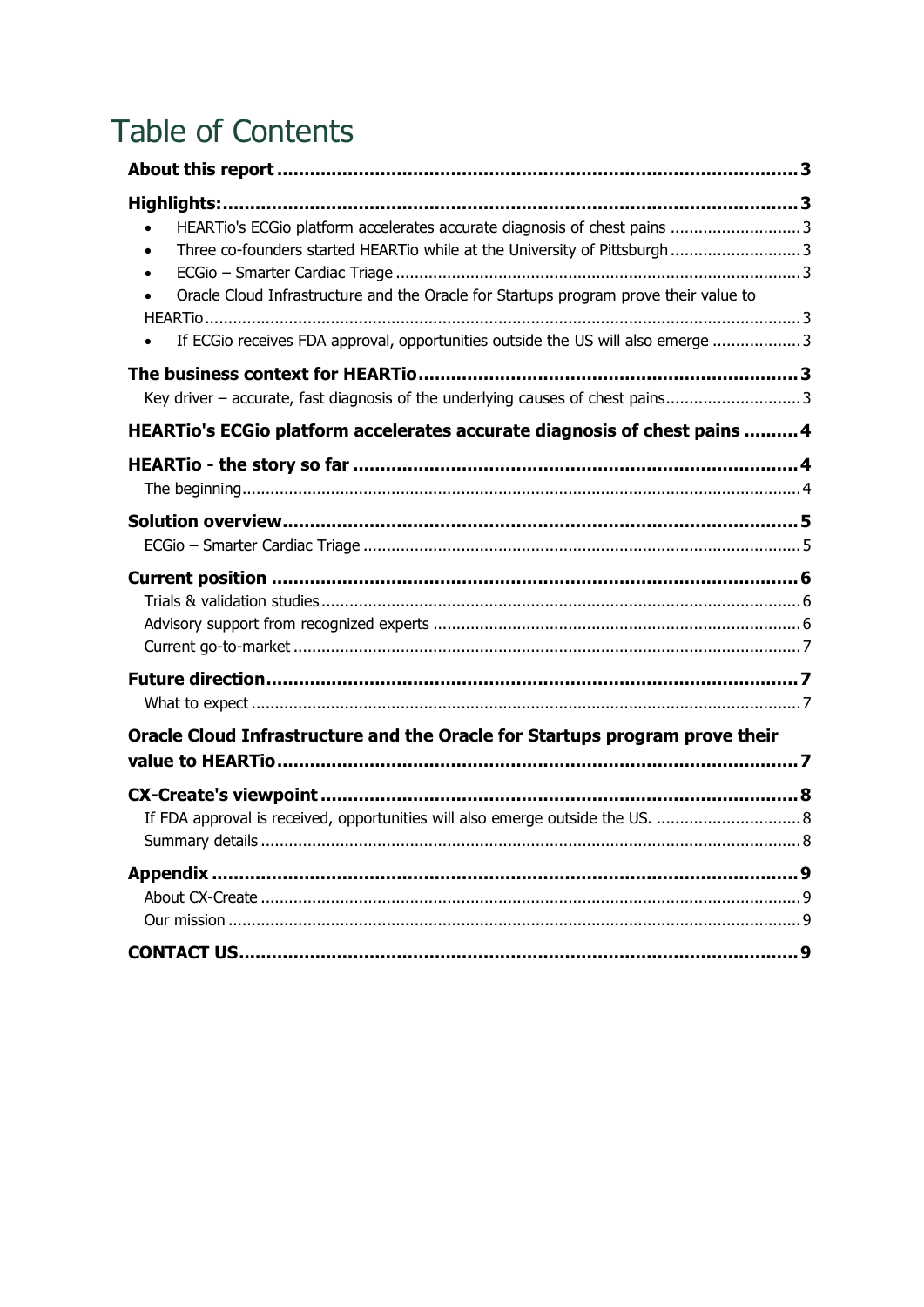## <span id="page-2-0"></span>About this report

Based on interviews with Utkars Jain, co-founder and CEO, this brief report introduces [HEARTio,](https://www.heartio.ai/) (HEART INPUT OUTPUT, INC), one of a growing number of highly innovative companies supported by the **Oracle for Startups** program.

The company, founded in 2018, can make a massive difference helping emergency response teams, cardiologists, and clinicians rapidly diagnose and categorize the chest pains of incoming patients. The solution, ECGio, dramatically improves the triage process and minimizes the risk of misdiagnosis. Thus, ensuring that those at high risk of cardiac arrest are treated quickly while those whose chest pains are from less severe causes, like anxiety or indigestion, do not divert clinicians from time-critical cases.

HEARTio's solution is still in the clinical trials phase of development. It is hoped that reputable studies in partnership with the Cardiology Consultants of Philadelphia and early trials will provide a good evidence base for approval by the US Food and Drug Administration (FDA) approval of its AI-supported diagnostic platform - ECGio, running on Oracle Cloud Infrastructure (OCI). In November 2020, ECGio was granted Breakthrough Designation by the FDA to facilitate closer dialogue between the agency and the company.

The theme for this month is around startups in the healthcare sector and how they are innovating, changing the competitive landscape, and contributing to better health outcomes at a lower cost.

CX-Create is an independent IT industry analyst and advisory firm, and this report is sponsored by the [Oracle for Startups](https://www.oracle.com/startup/) program team.

## <span id="page-2-1"></span>Highlights:

- <span id="page-2-2"></span>• HEARTio's ECGio platform accelerates accurate diagnosis of chest pains
- <span id="page-2-3"></span>• Three co-founders started HEARTio while at the University of Pittsburgh
- <span id="page-2-4"></span>• ECGio – Smarter Cardiac Triage
- <span id="page-2-5"></span>• Oracle Cloud Infrastructure and the Oracle for Startups program prove their value to HEARTio
- <span id="page-2-6"></span>• If ECGio receives FDA approval, opportunities outside the US will also emerge

## <span id="page-2-7"></span>The business context for HEARTio

<span id="page-2-8"></span>Key driver – accurate, fast diagnosis of the underlying causes of chest pains Chest pains can be alarming and indicate a heart attack or dangerous issue with coronary arteries that might lead to one. They can also be caused by various other reasons, some relatively benign, like indigestion or a sudden anxious moment. When patients turn up at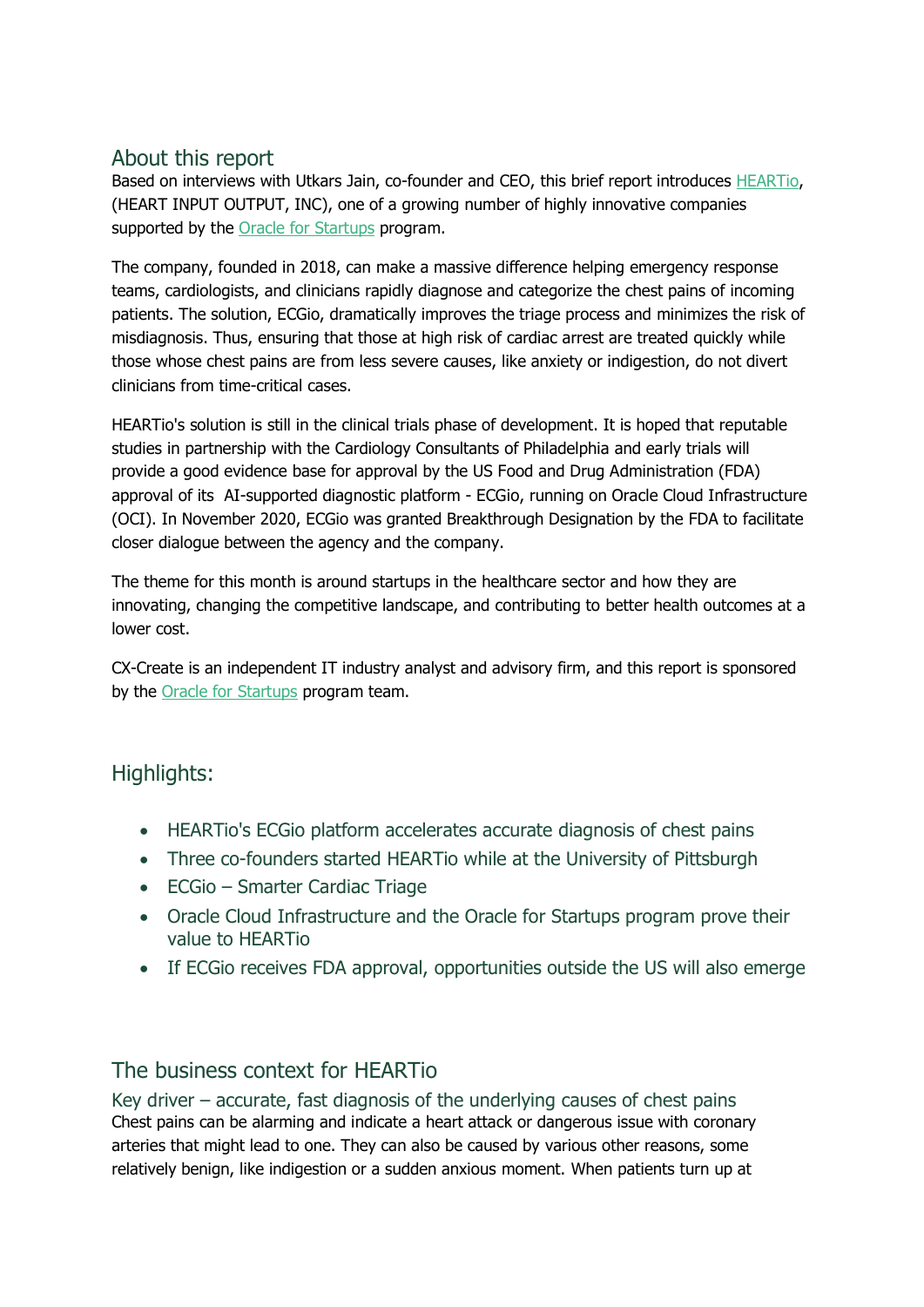emergency rooms in their nearest hospital, they may follow different treatment pathways depending on the immediate diagnosis. There is, however, not a single test to ensure the right pathway is followed. According to a study by Nawar E, Niska RW, Xu J. National hospital ambulatory medical care survey: 2005 emergency department summary. 2007 June 29, only 31% followed the correct pathway. Unsurprisingly, given concerns about potentially fatal outcomes, 65% received over-treatment, tying up resources unnecessarily, and only 4% undertreatment. Effective and reliable triage is critical to patient health and avoiding wasted resources, potentially invasive tests, and higher costs.

An electrocardiogram (ECG) is often the first test used to determine the health of the patient's heart and any abnormalities that might cause chest pain. However, to identify coronary heart disease from an ECG test with the naked eye is imperfect. It normally requires deeper analysis through a machine to uncover it.

## <span id="page-3-0"></span>HEARTio's ECGio platform accelerates accurate diagnosis of chest pains

What HEARTio provides with its ECGio cloud platform is to use artificial intelligence to help the clinician arrive at a more reliable diagnosis. ECGio identifies coronory artery disease in in the heart's arteries: the left main, the left circumflex, left anterior descending (LAD) artery, etc.

HEARTio's ECGio platform shows early signs of improved diagnosis at a lower cost than traditional tests. It may avoid the need for more invasive investigations where the underlying cause of the chest pain has nothing to do with the heart.

## <span id="page-3-1"></span>HEARTio - the story so far

#### <span id="page-3-2"></span>The beginning

Three co-founders, friends at the University of Pittsburgh developed the We're committed to savings lives, reducing healthcare costs, and improving the Emergency Department experience for all.

Utkars Jain, CEO HEARTio

concept for HEARTio's eventual launch in 2018 while studying for their degrees. Utkars Jain, currently pursuing his Ph.D. in Bioengineering, came up with the idea while studying for a degree in Applied Mathematics and Neuroscience. He was fascinated with the potential of machine learning and artificial neural networks being applied in the medical field. His ideas were inspired by the loss of his grandfather following a misdiagnosed chest pain that had resulted from severe gastrointestinal bleeding. By the time this was discovered by doctors, it was too late.

Jain's friend and colleague, Adam Butchy, graduated with a degree in Chemical Engineering and Biochemistry from Villanova University and is also pursuing a Ph.D. in Bioengineering at the same Pittsburgh university. Shortly after the two started working on ML algorithms fed by ECG data, the two friends met Michael Leasure, who has his degree in Supply Chain Management from the University of Pittsburgh.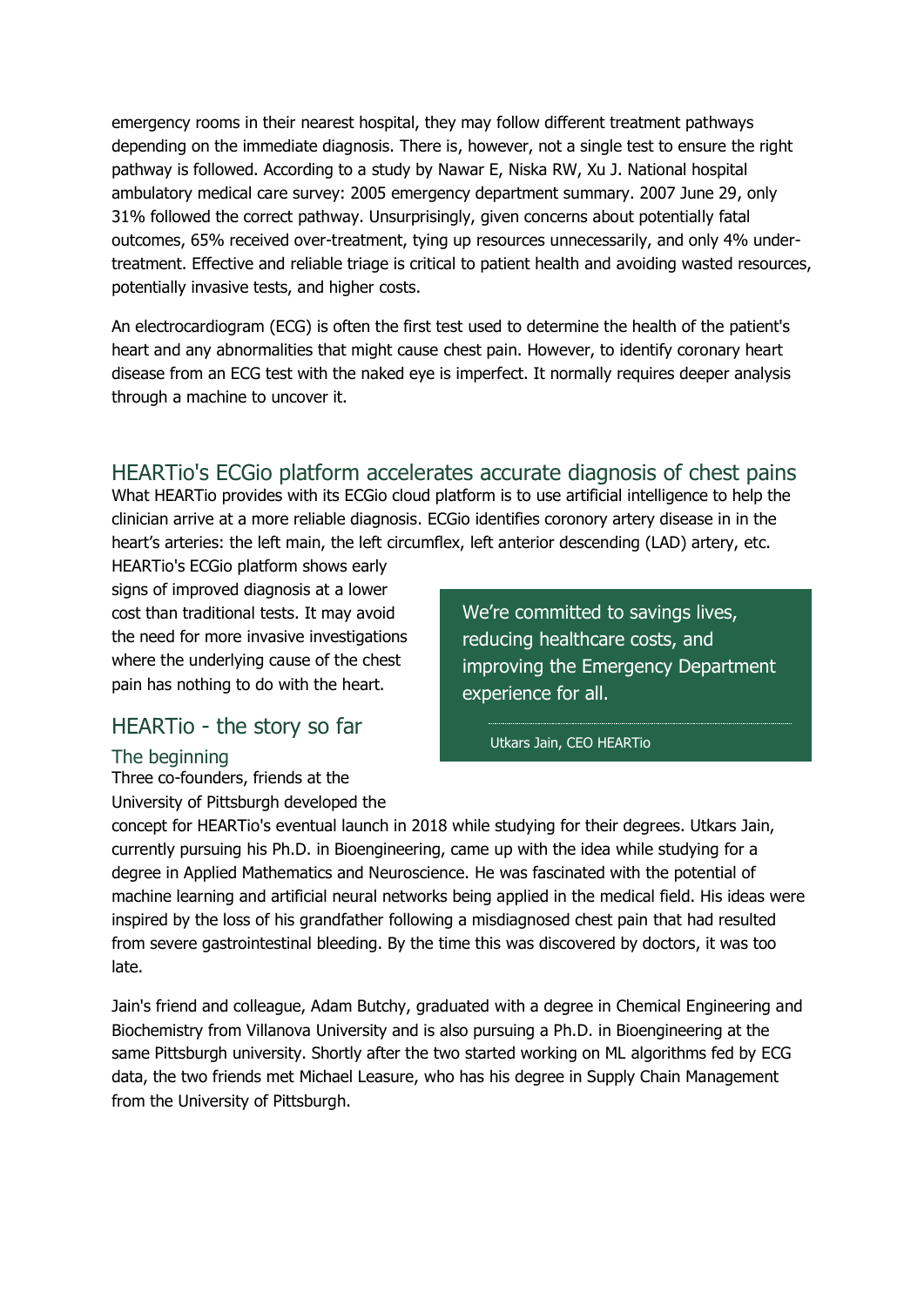The three worked part-time on the ECGio platform after its launch in March 2018. The following year, they published their first paper in the Canadian Journal of Cardiology, gaining recognition and attracting seed funding, allowing them to accelerate the platform's development full-time.

Jain is the CEO and takes the AI lead. Butchy is responsible for short-term strategy and the longterm vision for HEARTio and regulatory submission, HIPAA compliance, clinical validation, and talent acquisition. Leasure focuses on day-to-day operations, meeting clients, and finance.

## <span id="page-4-0"></span>Solution overview

#### <span id="page-4-1"></span>ECGio – Smarter Cardiac Triage

Patients coming to the hospital with chest pains will usually be given an ECG for the initial diagnosis. The ECG data is then stored in a database. HEARTio's ECGio platform is automatically updated via an API and can return an initial diagnosis within a matter of seconds.



**FIGURE 1 - HOW ECGIO WORKS. SOURCE: HEARTIO**

Figure 1 provides provides an overview of how ECGio works and its machine learning models are trained by continuously ingesting additional data from ECGs.. ECGs provide the fastest test compared with other diagnostic techniques, which, are subject to interpretation and the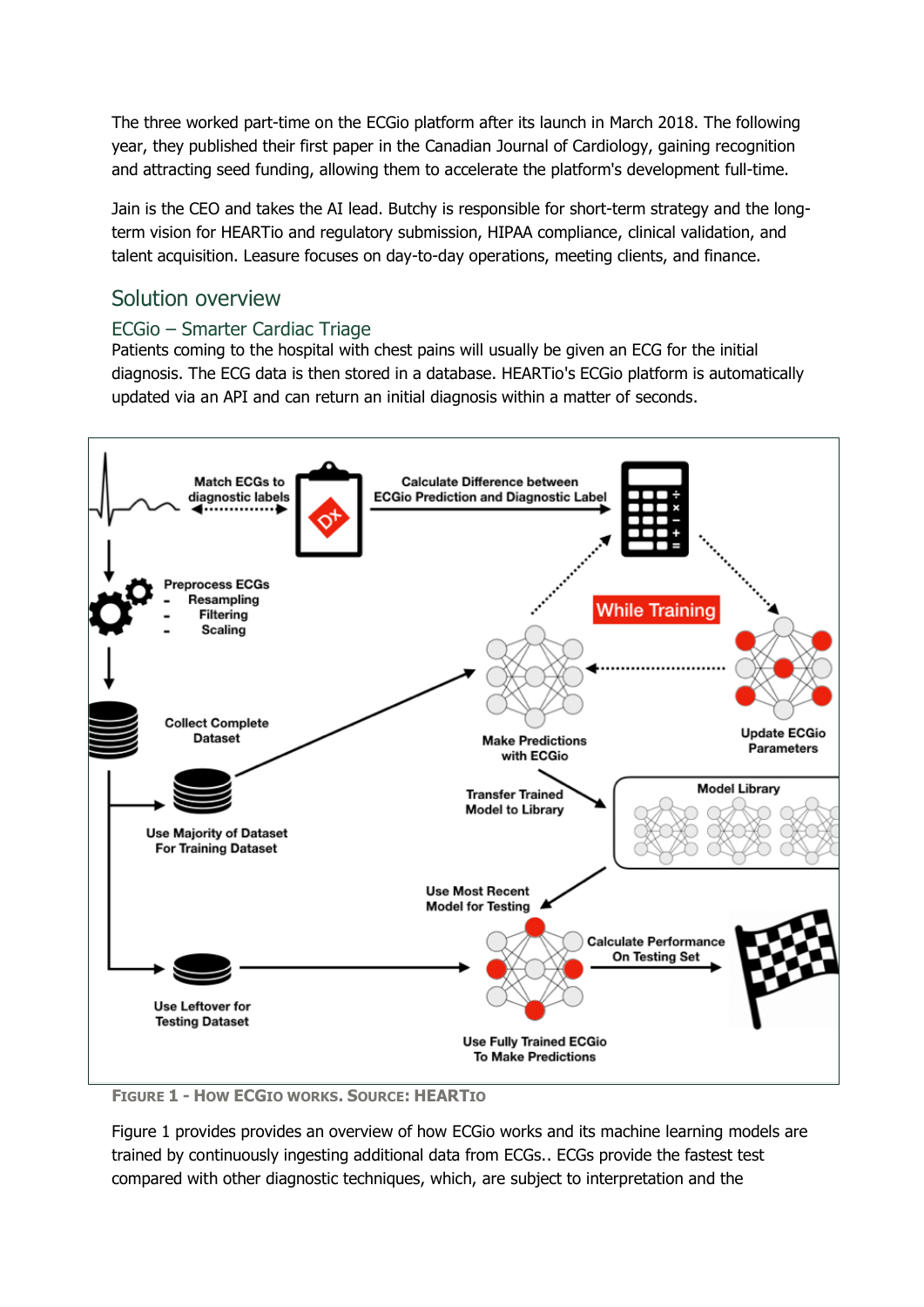clinician's or cardiologist's level of skill and experience. By intercepting the ECG data via APIs, ECGio can rapidly provide a pattern match by comparing over ten million ECG data samples and using the AI algorithms in the platform that have been trained on the data.

This provides a low-cost solution without any special training of onsite clinicians. More accurate tests such as Calcium Scores, Myocardial Perfusion Imaging, and Fractional Flow Reserve – Computed Tomography can be used; however, they are time-consuming and rack up the costs involved.

## <span id="page-5-0"></span>Current position

#### <span id="page-5-1"></span>Trials & validation studies

Following an initial six-month validation process in partnership with highly regarded Cardiology Consultants of Philadelphia in 2020, the study has since been extended. The high-scale validation is expected to conclude in 2022 and provide additional momentum for FDA approval.

#### <span id="page-5-2"></span>Advisory support from recognized experts

While Jain, Butchy, and Leasure continue to fine-tune the AI algorithms and work with the Cardiology Consultants of Philadelphia, they also have an advisory team of experts to act as mentors, challenge their thinking, and provide guidance for commercializing ECGio once FDA approval is granted.

- **Dr. Russ Salakhutdinov, Ph.D.,** is a UPMC Professor of Computer Science in the machine learning department at Carnegie Mellon University. His specialism is deep learning, probabilistic graphical models, and large-scale optimization, and Google, Microsoft, and Samsung fund him.
- **Dr. Veronica Covalesky, MD,** is the President of the Cardiovascular Institute of Philadelphia. She is an Adjunct Clinical Assistant Professor at several hospitals in Pennsylvania and completed her fellowship in cardiology at Hahnemann University Hospital and the University of Pennsylvania.
- **John Marous** former president and CEO of Tandem Life, led the development and initial commercialization of the Tandem Heart system.

HEARTio has several strategic partnerships to help it develop and commercialize its solution:

- **National Science Foundation's Innovation Corps** which offers research and commercialization support.
- **Nvidia Inception Program** providing technical resources and advice for startups.
- **University of Pittsburgh Innovation Institute** provides guidance on commercialization, licensing, and entrepreneurship.
- **Oracle for Startups program** discussed below.

The validation trials, expert advisory support, and the FDA Breakthrough Device Designation bode well for the future. According to the FDA, the first criterion for receiving the Breakthrough Device Designation: The device provides for more effective treatment or diagnosis of lifethreatening or irreversibly debilitating human disease or conditions. Providing smarter cardiac triage meets that criterion.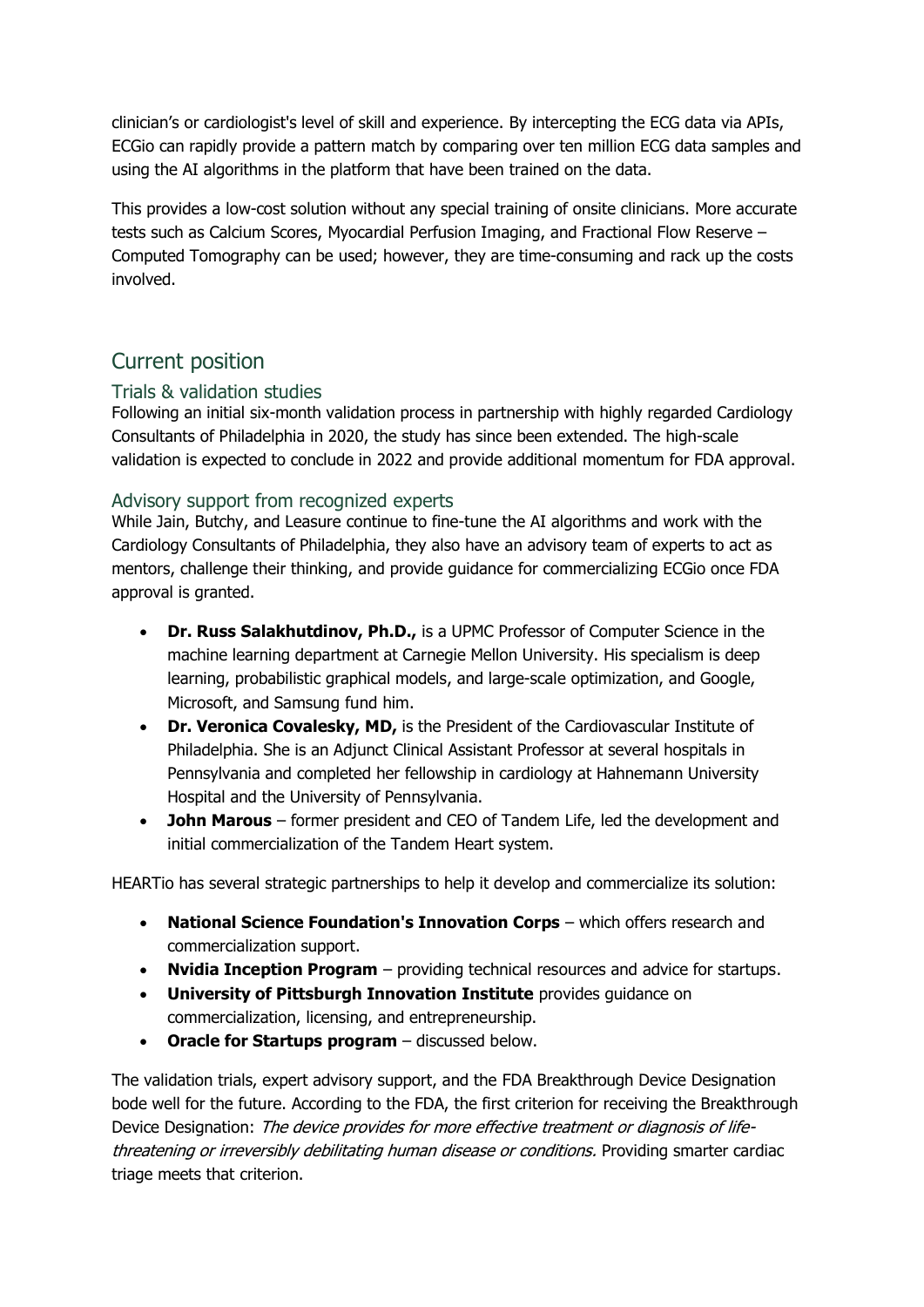#### <span id="page-6-0"></span>Current go-to-market

In advance of FDA approval for general clinical use throughout the US, HEARTio's route to market is via clinical trials and validation, in partnership with the University of Philadelphia and Cardiology Consultants of Philadelphia and others. Once approved, take-up of the ECGio solution is likely to be rapid.

Clinicians will benefit through faster and more effective triage, enabling them to focus on victims of chest pains caused by severe and underlying heart conditions. The improved testing sensitivity will significantly reduce erroneous patient discharging. Medical costs will diminish, and unnecessary testing will be avoided. Patients with non-cardiac-related conditions will get peace of mind that the conditions causing the pain are not life-threatening. If dangerous but not caused by heart conditions, they can be quickly diverted to the relevant medical team. Payors can reduce their cost exposure by avoiding unnecessary testing and receiving better outpatient monitoring.

### <span id="page-6-1"></span>Future direction

#### <span id="page-6-2"></span>What to expect

The ECGio AI algorithms have been trained by the data from 10,000,000 ECG readings from over 500,000 patients. AI in clinical environments must meet a very high bar of transparency. Therefore, as the ECGio platform ingests more data, refinements require constant monitoring to avoid rogue outputs resulting from self-learning adaptations. The scale of this monitoring is likely to increase substantially, and therefore it is expected HEARTio will expand its team of AI and cardiology experts.

While the solution is easy to use and does not require specialist training for emergency teams, inevitably, the level of remote support required will grow substantially. Word of mouth will rapidly increase demand once the FDA approves the ECGio platform, and HEARTio will need to tackle the growing support challenge. This may require partnerships with organizations that have the relevant domain expertise.

When asked about expanding beyond the US, Jain said that it would depend on the different regulatory requirements in other countries. The FDA is considered across the world as the gold standard, so we can expect countries like the UK to move rapidly once FDA approval is forthcoming.

## <span id="page-6-3"></span>Oracle Cloud Infrastructure and the Oracle for Startups program prove their value to HEARTio

Michael Leasure was aware of the Oracle for Startups program, and the team agreed to contact Oracle in 2020. They were initially attracted by the low-cost terms of migrating to the Oracle Cloud Infrastructure, and the security and scalability of OCI were also reassuring. They did not expect the level of attention and support they received from the Oracle for Startups team. As Jain said, 'they really made us feel that we were a priority.' He was also very pleased with how Oracle increased its visibility by providing analyst briefings and social media support in the form of blogs and video interviews.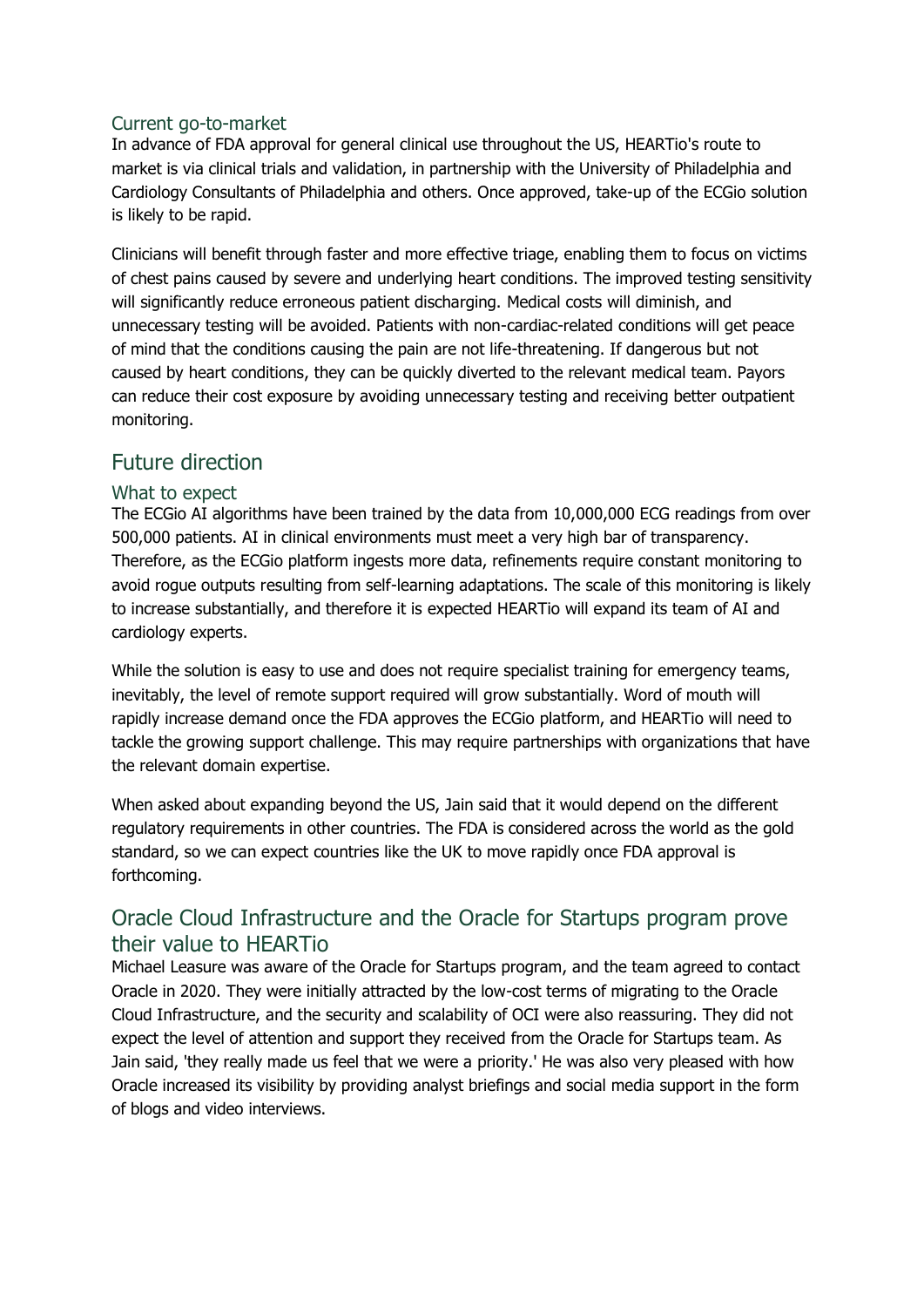## <span id="page-7-0"></span>CX-Create's viewpoint

<span id="page-7-1"></span>If FDA approval is received, opportunities will also emerge outside the US. As mentioned earlier, the limiting factor for HEARTio will be the ability to scale up support as demand proliferates following FDA approval. We expect HEARTio to overcome the challenge through extended partnerships and investment.

HEARTio has already shown that it is adept at forging partnerships with academia and commercial organizations to help accelerate progress. Once the FDA has approved ECGio, HEARTio will likely receive offers from significant investors that can be used for both product development and scaling up support. Oracle is investing in the healthcare market. In December 2021, Oracle jointly announced an agreement to acquire Cerner, a leading provider of digital information systems used within hospitals and health systems, to enable medical professionals to deliver better healthcare to individual patients and communities. Oracle also has one of the most advanced customer service applications that HEARTio could utilize to ramp up its support capabilities.

Beyond the US, we expect HEARTio to win clients in other advanced economies. The NHS in the UK would seem an obvious candidate. The Medicines and Healthcare products Regulatory Agency (MHRA) was the first such agency to approve the Pfizer BioNTech vaccine to fight against the current Covid-19 pandemic.

HEARTio's future success will depend on the FDA's approval, which will depend on HEARTio's pivotal study that will be doen after the next validation study. It is hoped that its success in 2022 with the latest validation exercise will further lead towards that goal.

| <b>Solution name</b>          | <b>ECGio</b>            | <b>Solution category</b> | Healthcare                                                                                                                                                                   |
|-------------------------------|-------------------------|--------------------------|------------------------------------------------------------------------------------------------------------------------------------------------------------------------------|
| <b>Key industries</b>         | Healthcare              | <b>Geographies</b>       | <b>US</b>                                                                                                                                                                    |
| <b>Deployment model</b>       | PaaS                    | <b>Licensing basis</b>   | <b>SaaS</b>                                                                                                                                                                  |
| Size of                       | Large and medium        | Go-to-market             | <b>Direct</b>                                                                                                                                                                |
| organizations<br>served       |                         | model                    |                                                                                                                                                                              |
| <b>Number of</b><br>employees | 3                       | <b>Key partnerships</b>  | National Science<br>Foundation's<br>Innovation Corps,<br>Nvidia Inception<br>Program, University<br>of Pittsburgh<br>Innovation Institute,<br>Oracle for Startups<br>program |
| <b>URL</b>                    | https://www.heartio.ai/ | HQ                       | 1 Big Idea Center, 30<br>Thackeray Ave<br>Pittsburgh, PA 15213<br><b>United States</b>                                                                                       |

## <span id="page-7-2"></span>Summary details

Table 1: Fact sheet